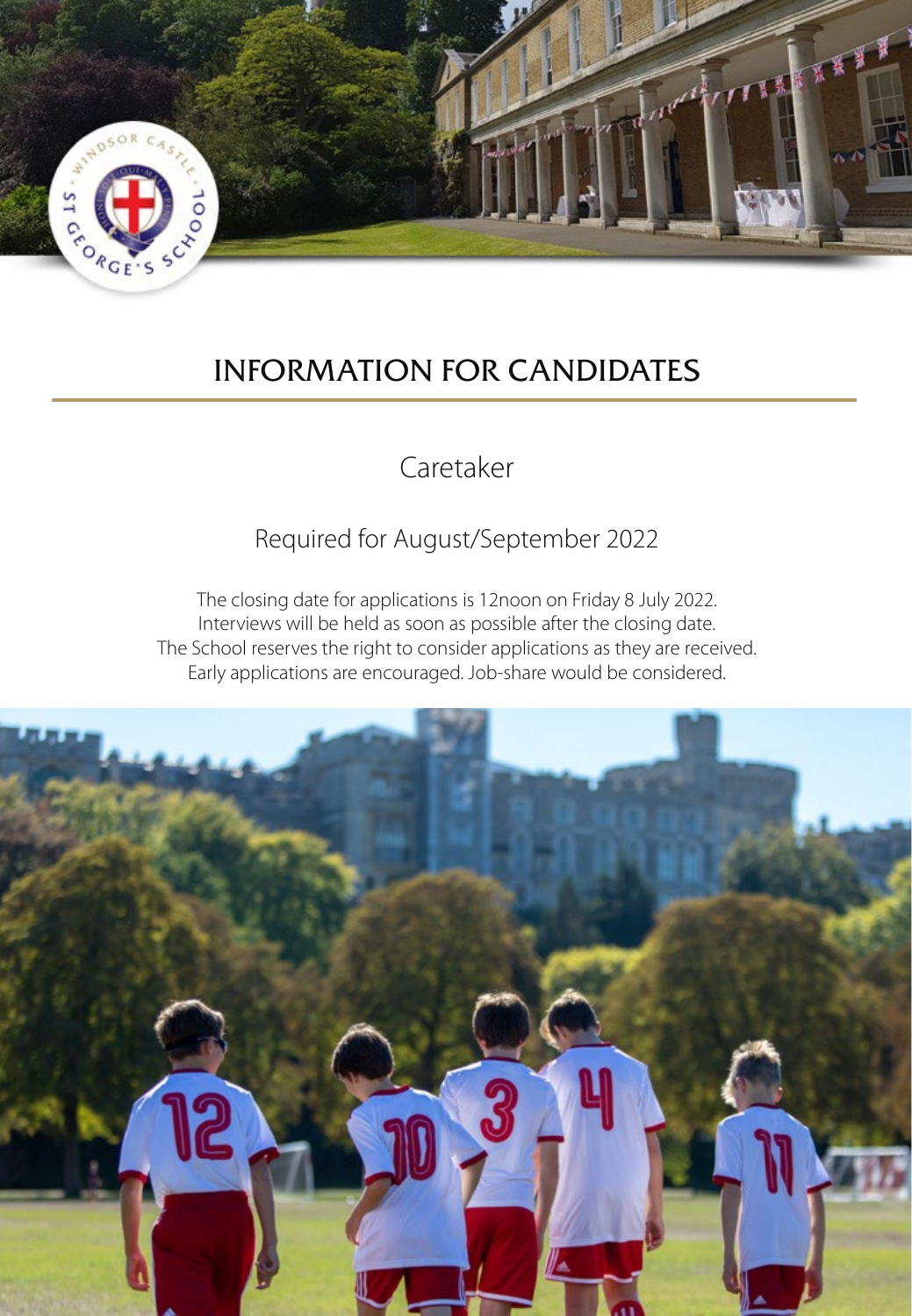

# ROLE DESCRIPTION

## Caretaker

We seek a confident, experienced and practical individual to join our Facilities Team. This role reports to the Assistant Bursar - Estates and Facilities. A job-share would be considered.

You should be able to use your initiative but also not be afraid to ask questions,. You are expected to be hard working, able to work alone or in a team and should be able to demonstrate good communication skills and excellent attention to detail.

As well as supporting day to day activities at the school, the caretaker will be responsible for ensuring routine and ad hoc maintenance is completed in good time and for undertaking necessary health and safety checks and duties.

The school is busy and the successful candidate will be able to demonstrate an ability to consider carefully the best approach to the tasks required of them in order to support the school operations.

This is a full time post with the caretaker with working hours to be agreed with the Assistant Bursar Estates & Facilities to meet the needs of the school. A job share would be considered.

Core school operating hours are 8am – 6pm. Due to the nature of the role some flexibility will be required and there will be occasions when evening or weekend working is required. In most cases this will be notified and agreed in advance but there may be occasions when emergencies require immediate call out and the caretaker will be expected to provide some cover these times.

The successful applicant is expected to:

- Be an advocate of the core values of the school: kindness, honesty, courage
- Complete necessary training and commit to the collaborative nature of the team at St George's
- Have a full appreciation of the role of the support function within the school's operation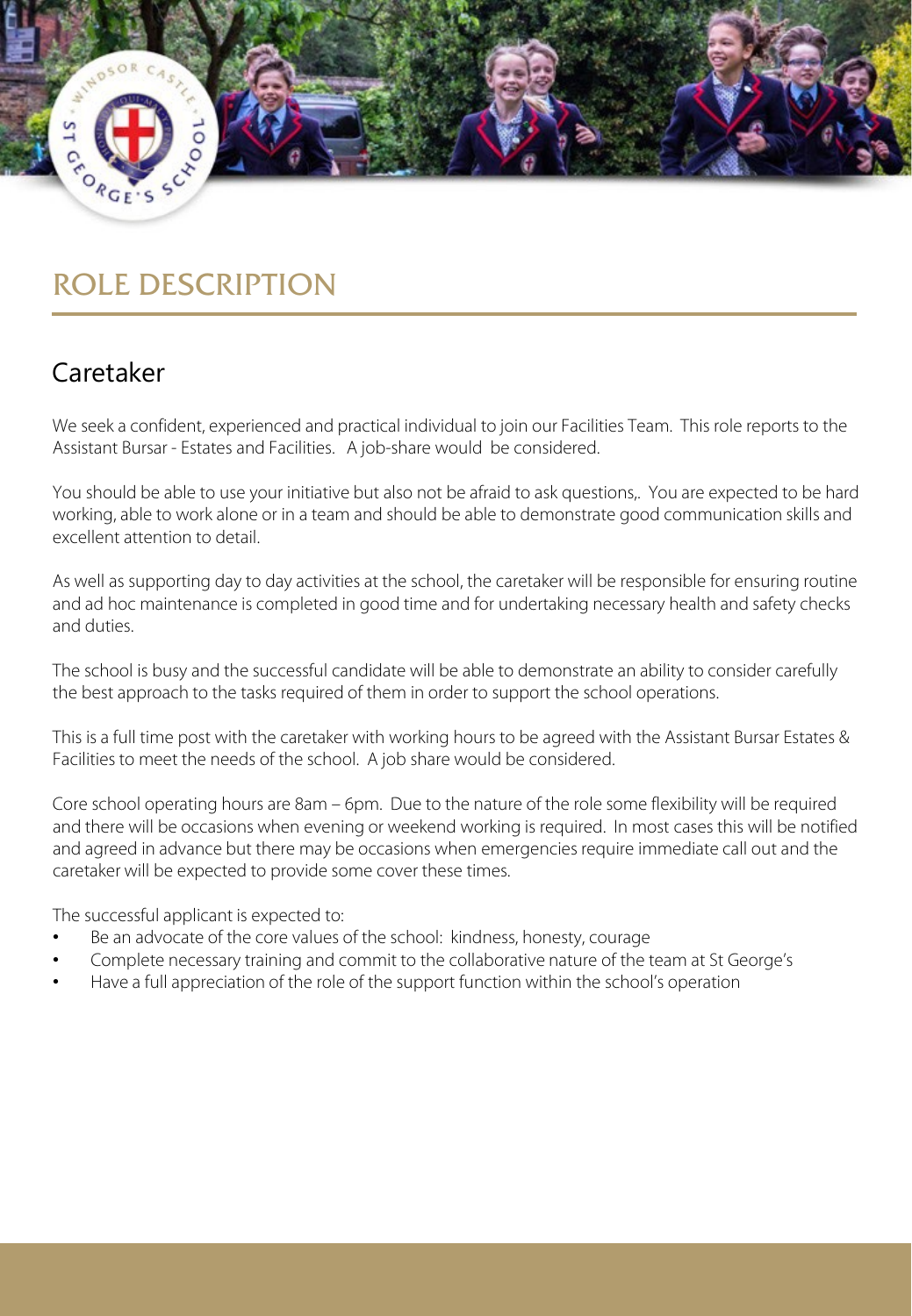

#### **Duties**

Duties will be varied and it is not possible to provide an exhaustive list but will include:

- General site maintenance including but not limited to fixing pictures and wall decorations, gardening, replacing light bulbs and dealing with basic plumbing and electrical repairs and ad hoc maintenance requests as they arise.
- Working closely with the Assistant Bursar Estates and Facilities to ensure the smooth running of the site and in planning ad hoc projects, including supervision of and liaising with contractors where relevant.
- Working with the facilities team to ensure day to day routine tasks are completed as necessary and to the standards required, providing instruction and guidance to colleagues.
- Ensuring the gardens and games facilities are prepared for relevant events and sports at different times of the year. This will include line marking, mowing, cricket wicket maintenance, weed control and support for events on school grounds.
- Undertaking routine H&S checks such as water hygiene, fire system testing and swimming pool maintenance to ensure compliance with the various laws and regulations applicable to the school and its buildings.
- Maintaining an inventory of, and ensuring safe and proper storage of tools, equipment and irregularly used items including event furniture.
- Supporting school functions and events: this may include setting up chairs and tables or other items and clearing down spaces for school events such as sports days, plays, parents evenings and school fairs.
- Ensure proper storage, use and handling of equipment and seasonal/occasionally used items including air conditioning units/ fans, spare furniture and Christmas decorations..
- Providing out of hours "on call" support for emergencies and, where necessary, working flexibly to ensure essential duties are completed if colleagues are absent.
- Liaising as necessary with relevant staff from the school, Crown estate, Chapel and Castle or other third part site teams to ensure smooth running of events and operations.
- Supporting the housekeeping team in specific cleaning tasks as directed (may include poolside deep clean/ carpet cleaning).
- To perform other such routine and emergency duties as may be reasonably requested by the Business Director and Assistant Bursar Estates and Facilities

The above list is not intended to be exhaustive and details of the terms and conditions of employment at St George's are to be found in the Staff Contract.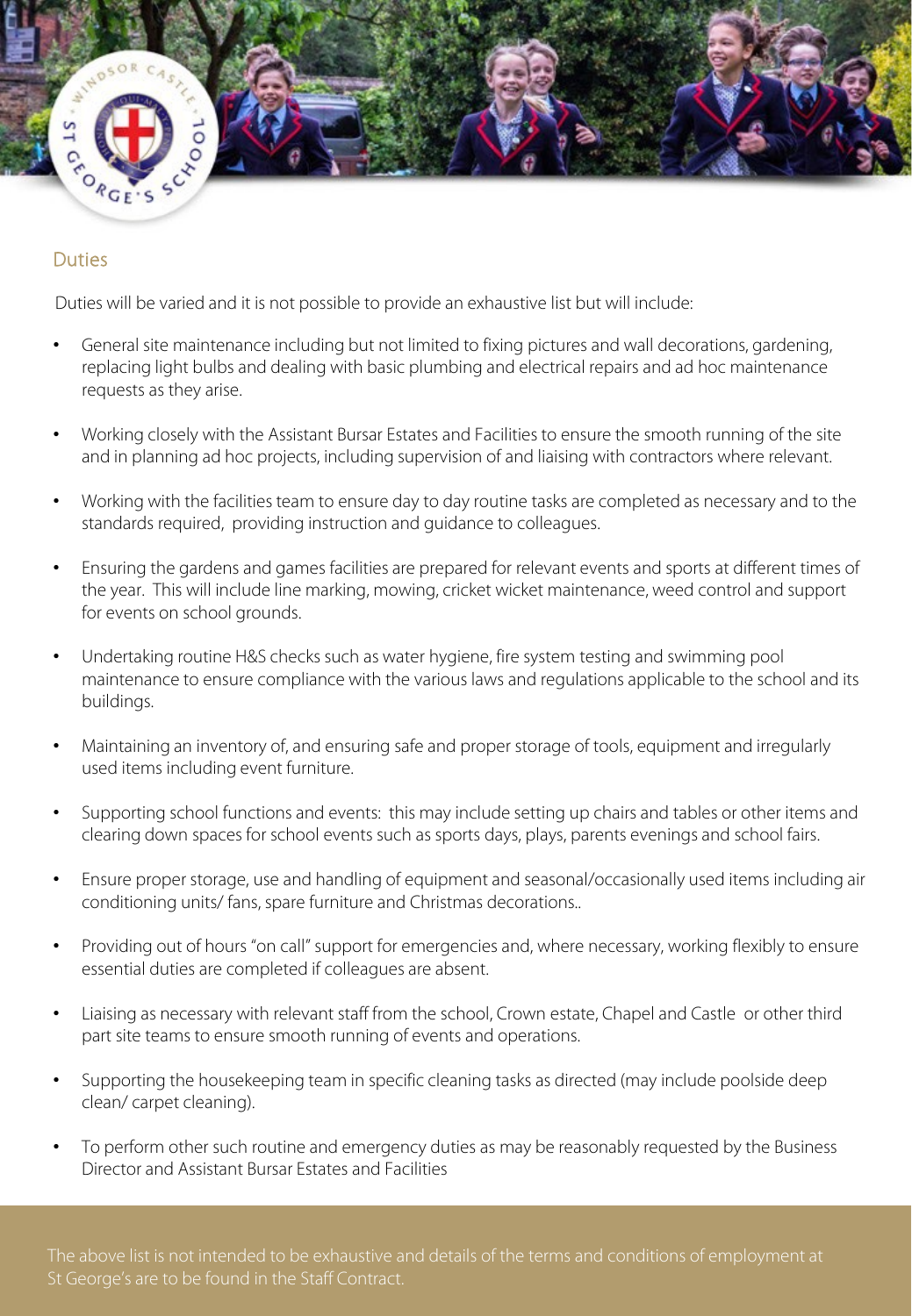

# PERSON SPECIFICATION – ESSENTIAL

### Education, training, qualifications and experience

- Experience of facilities or estate management
- Competence using basic manual and powered tools and equipment
- Sound understanding of health and safety at work
- Clean driving license

### Skills

- Able to competently and safely complete basic maintenance tasks
- Able to demonstrate a common sense approach to work
- Good organisational skills
- Good communication skills
- Ability to work effectively both individually and as part of a team
- Able to cope with the physical requirements of the job
- Excellent attention to detail
- Flexible approach to work including willingness to work amended hours and cover for colleagues

#### Interpersonal skills

- A positive attitude and appropriate sense of humour
- Approachable, personable and supportive
- A willingness to share and learn from others, to work effectively within a team and to motivate others
- An ability to work calmly under pressure and adhere to deadlines
- Professional manner
- A commitment to continuous improvement and personal development
- An ability to take ownership and responsibility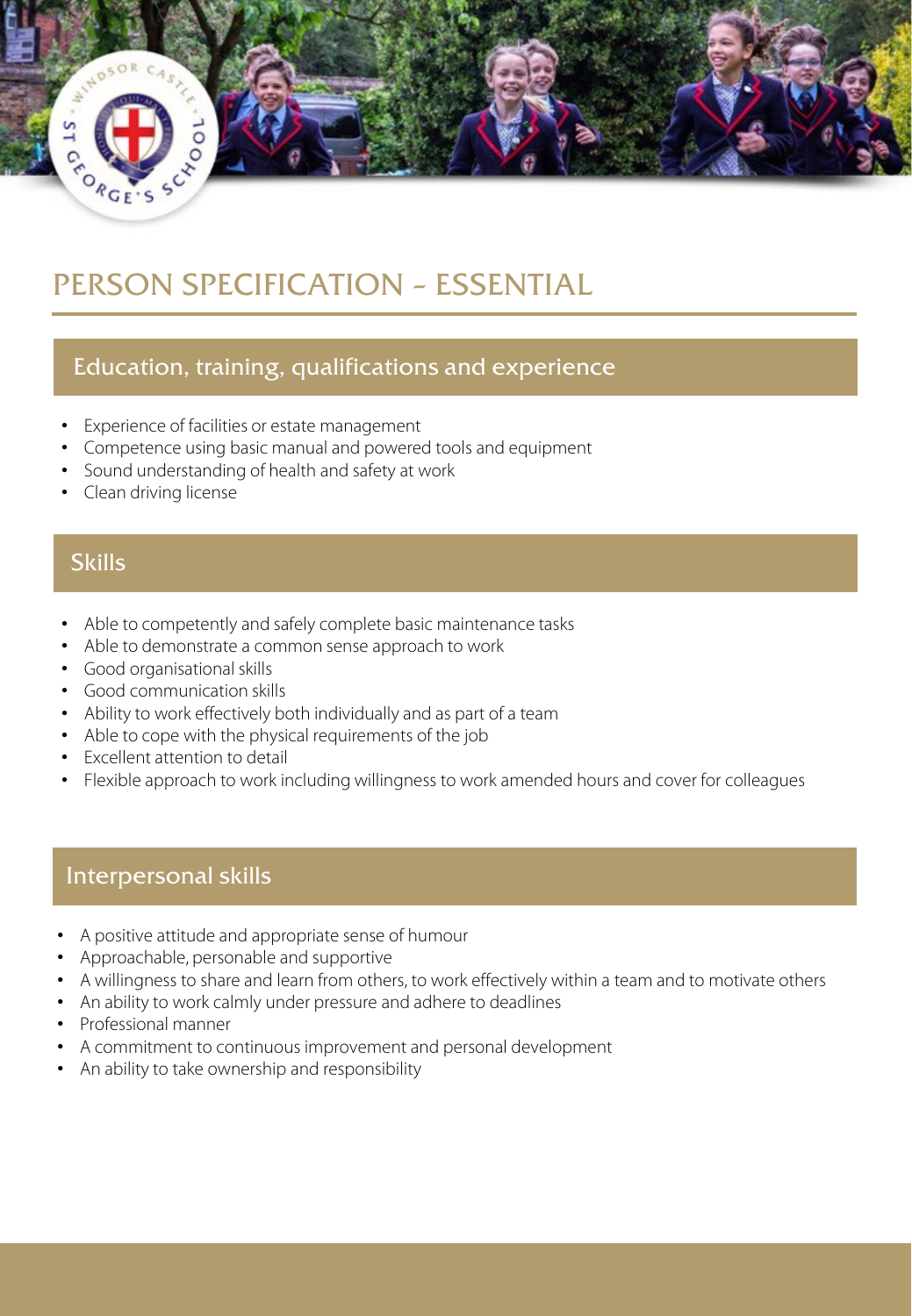

# PERSON SPECIFICATION – DESIRABLE

### Education, training, qualifications and experience

- Training or qualifications relevant to the post such as Legionalla awareness, fire risk management, swimming pool management
- Plumbing, electrical or other building trade experience or qualifications
- Minibus driver training (MiDAS or similar)

### Experience

- Experience of playing field/grounds management
- Experience working in a school
- Experience working with listed buildings

#### **Safeguarding**

The School is committed to safeguarding and promoting the welfare of children and young people and expects all staff and volunteers to share this commitment.

All applicants must be willing to undergo child protection screening appropriate to the post, including contacting past employers and the Disclosure and Barring Service, disqualification, prohibition and other checks relevant to the role.

#### Remuneration

The full time salary for this post will be £27,000-£30-000 per annum dependent on skills and experience. This post attracts an annual leave allowance of 30 days.

All completed application forms should be sent to:

Katie Chorley. Business Director St George's School, Windsor Castle, Windsor, SL4 1QF

#### Or email to [recruitment@stgwindsor.org](mailto:headmaster@stgwindsor.org)

The closing date for applications is Friday 8 July 2022. Interviews will be held as soon as possible after the closing date. The successful applicants will be notified by telephone or email. The school reserves the right to consider applications as they are received.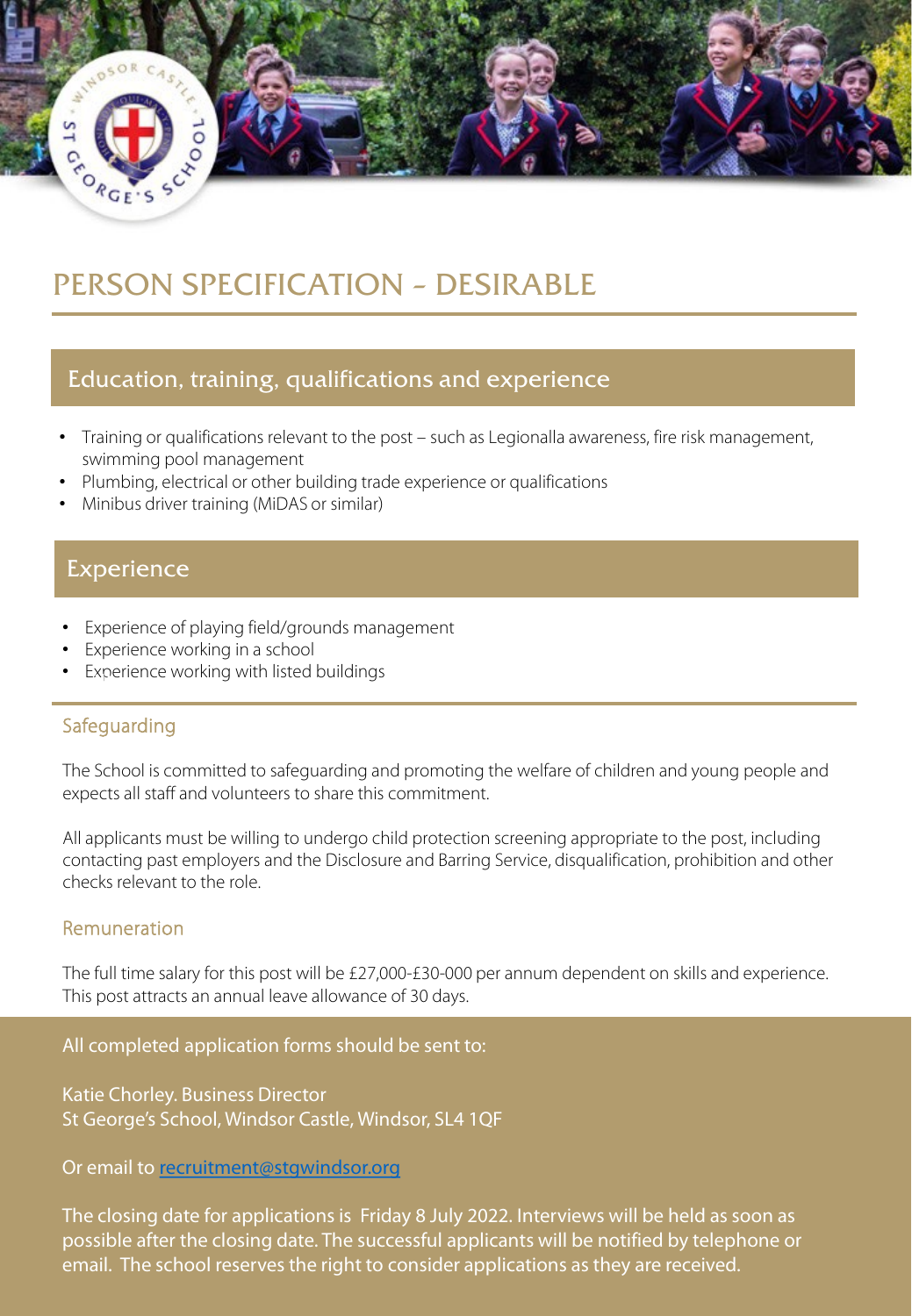

# MESSAGE FROM THE HEAD MASTER

### I am absolutely delighted you are considering applying for a post at St George's School.

Our school has existed since 1348. With a long heritage of educating the Choristers of St George's Chapel, this continues to be a core function of the school. However, we are now an exciting and happy Prep School for girls and boys aged 3 – 13. I am very proud to lead this wonderful, vibrant and diverse community of pupils, staff and families. We employ over ninety staff, all of whom contribute hugely to the success, warmth and happiness of the school and pupils. In turn, a tremendous spirit of friendship, mutual trust and collaboration exists at St George's, and I want every new appointment to buy into this.

Our core school values are: kindness, honesty and courage. These form the very foundation for our pupils, and together with a passion for instilling a love of learning, I want to employ like-minded people who live their lives through these values. Building on centuries of first rate education, we are embarking on an exciting journey as a school. Before you choose whether to apply, I strongly urge you to look closely at our strategy, which can be found on the following link: [https://www.stgwindsor.org/about-us/strategic-vision/.](https://www.stgwindsor.org/about-us/strategic-vision/)

Maintenance, upkeep and development of the site forms a critical part of the success of the school and the smooth day to day running of the buildings and grounds is key to providing the students and staff with the very best environment for learning. The facilities team are critical to the delivery of this and we expect the team members to strive to achieve the highest standards of quality and presentation in their work.

The whole support team form a key part of the successful day to day operation of the School and, like all staff, are expected to buy into and fully support the school's values and vision. If you believe you would thrive working at St George's we would be delighted to hear from you.

There can be very few opportunities like this, working within the curtilage of Windsor Castle in a community that is driven by innovation whilst remaining true to a heritage that stretches back over 700 years.